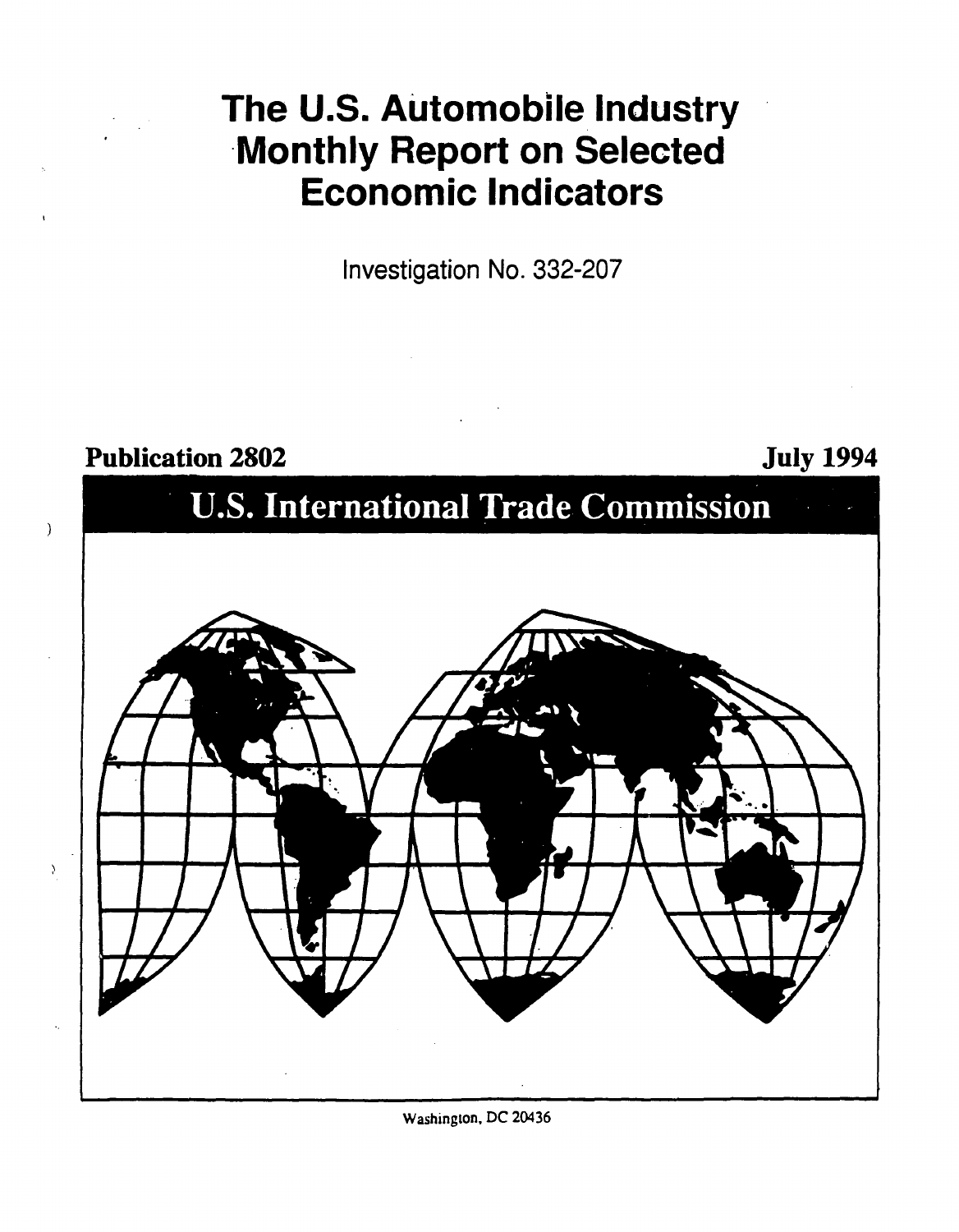# U.S. International Trade Commission

. .

# **COMMISSIONERS**

Peter S. Watson, Chairman Janet A. Nuzum, Vice Chairman David B. Rohr Don E. Newquist Carol T. Crawford Lynn M. Bragg

> Robert A. Rogowsky Director of Operations

Vern Simpson Director of Industries

*This report was prepared principally by* 

Michael Hagey

Machinery and Transportation Division

Address all communications to Secretary to the Commission United States International Trade Commission Washington, DC 20436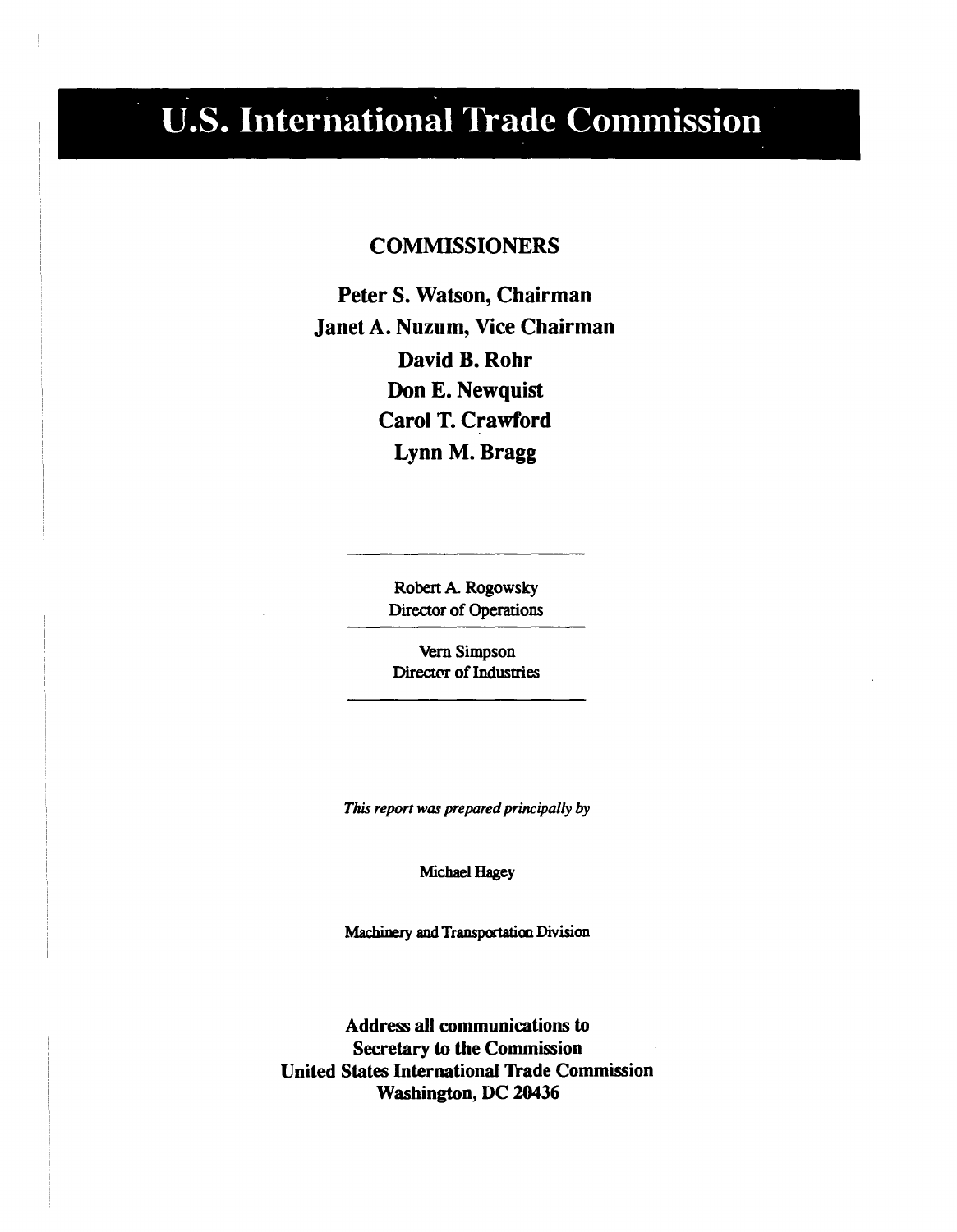#### PREFACE

In November 1980, the U.S. International Trade Commission, under section 201 of the"Trade Act of 1974, determined that certain motor vehicles and certain chassis and bodies therefor were not being imported into the United States in such increased quantities as to be a substantial cause of serious injury, or threat thereof, to the domestic industry producing articles like or directly competitive with the imported articles (inv. No. TA-201-44). In December 1980, the Subcommittee on Trade, Committee on Ways and Means of the U.S. House of Representatives, requested that the Commission provide it with monthly data on U.S. automobile imports, sales, production, and prices. In late December 1980, the Commission instituted inv. No. 332-121, U.S. ·Automobile Industry Monthly Report on Selected Economic Indicators. The request by the Subcommittee on Trade of the House Committee on Ways and Means for monthly data on the automobile industry was renewed four time between 1981-85, with the final request in 1985 (inv. No. 332-207) having no fixed date for termination.

The report uses trade data compiled from official statistics of the U.S. Department of Commerce. Sales, production, and certain price data are derived from Automotive News. The U.S. Department of Labor provides employment and consumer and producer price data, while quarterly financial results for U.S. owned autanakers are from various public sources.

i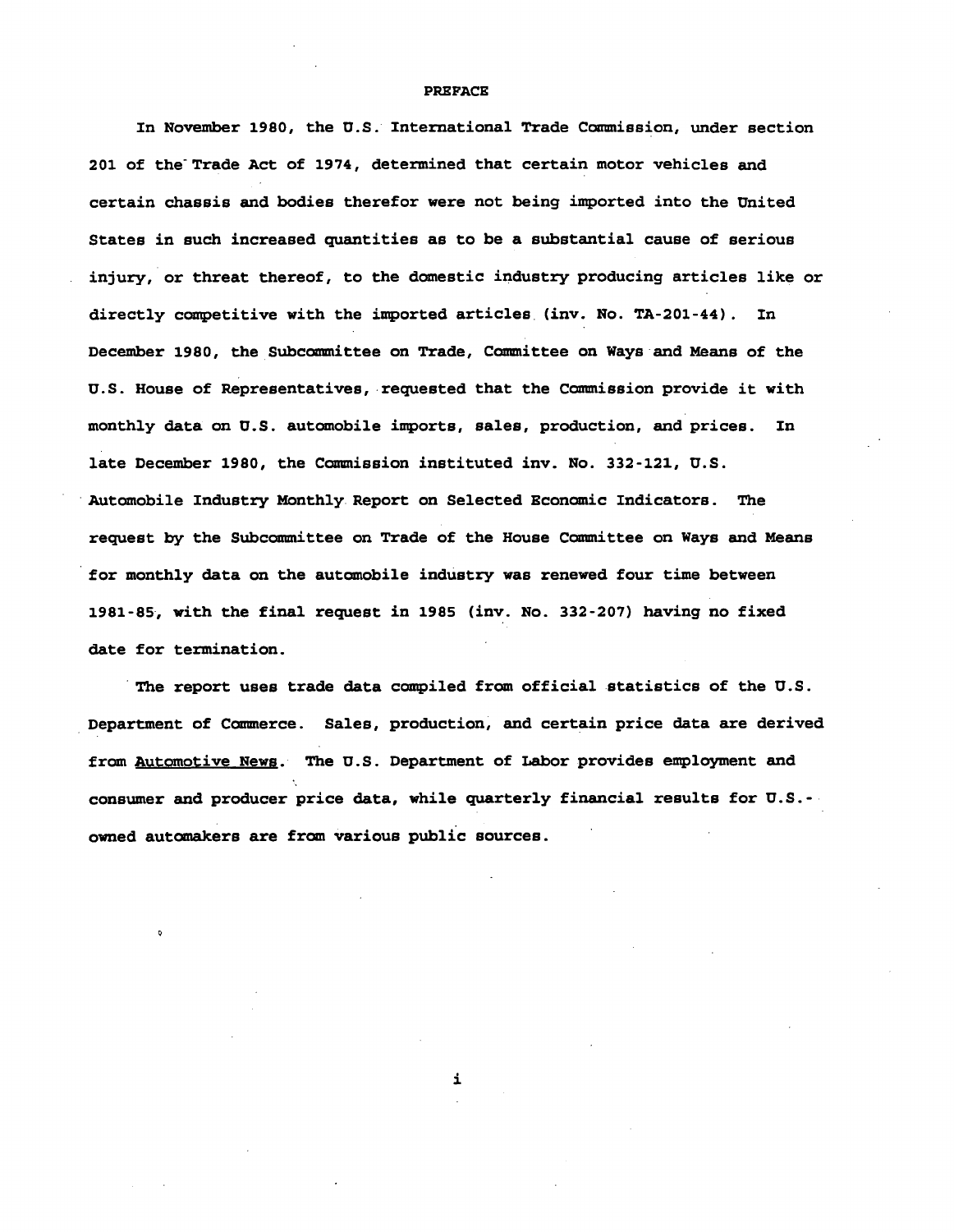$\label{eq:2.1} \frac{1}{\sqrt{2}}\left(\frac{1}{\sqrt{2}}\right)^{2} \left(\frac{1}{\sqrt{2}}\right)^{2} \left(\frac{1}{\sqrt{2}}\right)^{2} \left(\frac{1}{\sqrt{2}}\right)^{2} \left(\frac{1}{\sqrt{2}}\right)^{2} \left(\frac{1}{\sqrt{2}}\right)^{2} \left(\frac{1}{\sqrt{2}}\right)^{2} \left(\frac{1}{\sqrt{2}}\right)^{2} \left(\frac{1}{\sqrt{2}}\right)^{2} \left(\frac{1}{\sqrt{2}}\right)^{2} \left(\frac{1}{\sqrt{2}}\right)^{2} \left(\$ 

 $\label{eq:2.1} \frac{1}{\sqrt{2}}\int_{\mathbb{R}^3}\frac{1}{\sqrt{2}}\left(\frac{1}{\sqrt{2}}\right)^2\frac{1}{\sqrt{2}}\left(\frac{1}{\sqrt{2}}\right)^2\frac{1}{\sqrt{2}}\left(\frac{1}{\sqrt{2}}\right)^2\frac{1}{\sqrt{2}}\left(\frac{1}{\sqrt{2}}\right)^2.$  $\label{eq:2.1} \frac{1}{\sqrt{2}}\int_{\mathbb{R}^3}\frac{1}{\sqrt{2}}\left(\frac{1}{\sqrt{2}}\right)^2\left(\frac{1}{\sqrt{2}}\right)^2\left(\frac{1}{\sqrt{2}}\right)^2\left(\frac{1}{\sqrt{2}}\right)^2\left(\frac{1}{\sqrt{2}}\right)^2\left(\frac{1}{\sqrt{2}}\right)^2.$ 

 $\label{eq:2.1} \frac{1}{\sqrt{2}}\int_{\mathbb{R}^3}\frac{1}{\sqrt{2}}\left(\frac{1}{\sqrt{2}}\right)^2\frac{1}{\sqrt{2}}\left(\frac{1}{\sqrt{2}}\right)^2\frac{1}{\sqrt{2}}\left(\frac{1}{\sqrt{2}}\right)^2\frac{1}{\sqrt{2}}\left(\frac{1}{\sqrt{2}}\right)^2.$ 

 $\label{eq:2.1} \frac{1}{\sqrt{2\pi}}\frac{1}{\sqrt{2\pi}}\int_{0}^{\infty}\frac{1}{\sqrt{2\pi}}\left(\frac{1}{\sqrt{2\pi}}\right)^{2\sqrt{2}}\frac{1}{\sqrt{2\pi}}\int_{0}^{\infty}\frac{1}{\sqrt{2\pi}}\frac{1}{\sqrt{2\pi}}\frac{1}{\sqrt{2\pi}}\frac{1}{\sqrt{2\pi}}\frac{1}{\sqrt{2\pi}}\frac{1}{\sqrt{2\pi}}\frac{1}{\sqrt{2\pi}}\frac{1}{\sqrt{2\pi}}\frac{1}{\sqrt{2\pi}}\frac{1}{\sqrt{2\pi}}\$ 

 $\label{eq:2.1} \frac{1}{2} \sum_{i=1}^n \frac{1}{2} \sum_{j=1}^n \frac{1}{2} \sum_{j=1}^n \frac{1}{2} \sum_{j=1}^n \frac{1}{2} \sum_{j=1}^n \frac{1}{2} \sum_{j=1}^n \frac{1}{2} \sum_{j=1}^n \frac{1}{2} \sum_{j=1}^n \frac{1}{2} \sum_{j=1}^n \frac{1}{2} \sum_{j=1}^n \frac{1}{2} \sum_{j=1}^n \frac{1}{2} \sum_{j=1}^n \frac{1}{2} \sum_{j=1}^n \frac{$  $\mathcal{L}(\mathcal{A})$  and  $\mathcal{L}(\mathcal{A})$  $\label{eq:2.1} \begin{split} \mathcal{L}_{\text{max}}(\mathbf{r}) & = \frac{1}{2} \sum_{i=1}^{N} \mathcal{L}_{\text{max}}(\mathbf{r}) \mathcal{L}_{\text{max}}(\mathbf{r}) \\ & = \frac{1}{2} \sum_{i=1}^{N} \mathcal{L}_{\text{max}}(\mathbf{r}) \mathcal{L}_{\text{max}}(\mathbf{r}) \mathcal{L}_{\text{max}}(\mathbf{r}) \mathcal{L}_{\text{max}}(\mathbf{r}) \mathcal{L}_{\text{max}}(\mathbf{r}) \mathcal{L}_{\text{max}}(\mathbf{r}) \mathcal{L}_{\text{max}}(\mathbf$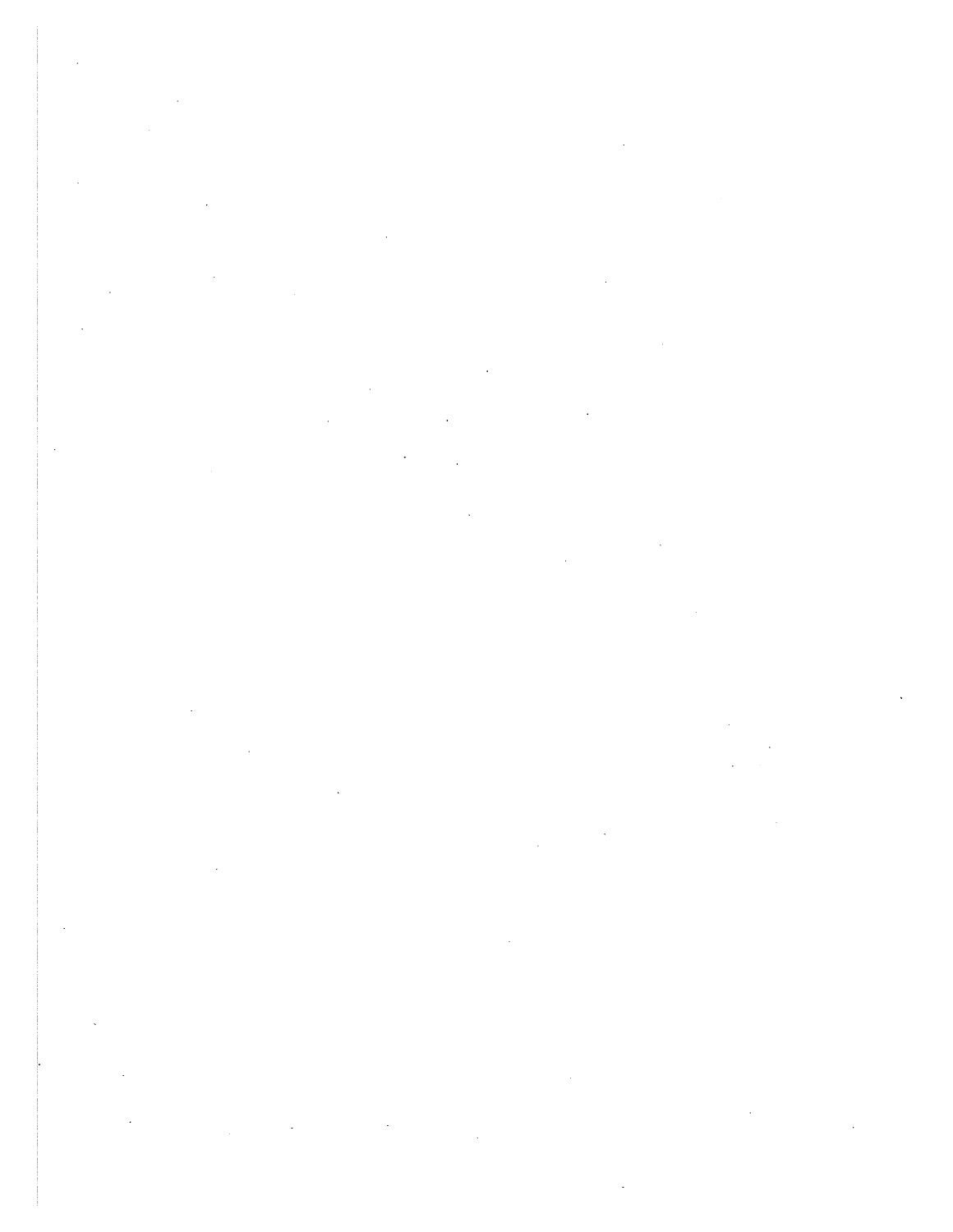# CONTENTS

# Preface ....•.... ·. . . . . . . . . . . . . . . . . . . . . . . . . . . . . . . . . . . . . . . . . . . . . . . . . . . . . . . . . i

## Tables

 $\mathcal{L}$ 

| 1.  | New passenger automobiles: U.S. retail sales of domestic<br>production, production, inventory, days' supply, and<br>employment, by specified periods, July 1992-June 1994 1 |    |
|-----|-----------------------------------------------------------------------------------------------------------------------------------------------------------------------------|----|
| 2.  | New passenger automobiles: U.S. imports, by principal sources                                                                                                               |    |
|     |                                                                                                                                                                             |    |
| 3.  | Lightweight automobile trucks and bodies and cab/chassis for                                                                                                                |    |
|     | lightweight automobile trucks: U.S. imports, by principal                                                                                                                   |    |
|     |                                                                                                                                                                             |    |
|     | sources and by specified periods, June 1992-May 1994 3                                                                                                                      |    |
| 4.  | New passenger automobiles: U.S. exports of domestic                                                                                                                         |    |
|     | merchandise, by principal markets and by specified periods,                                                                                                                 |    |
|     |                                                                                                                                                                             | 4  |
| 5.  | Lightweight automobile trucks and bodies and cab/chassis for                                                                                                                |    |
|     | lightweight automobile trucks: U.S. exports of domestic                                                                                                                     |    |
|     | merchandise, by principal markets and by specified periods,                                                                                                                 |    |
|     |                                                                                                                                                                             |    |
| 6.  | New passenger automobiles: Sales of domestic and imported                                                                                                                   |    |
|     | passenger automobiles and sales of imported passenger                                                                                                                       |    |
|     | automobiles as a percent of total U.S. sales, by specified                                                                                                                  |    |
|     |                                                                                                                                                                             | -6 |
| 7.  | New passenger automobiles: Price indexes, by specified periods,                                                                                                             |    |
|     |                                                                                                                                                                             | -6 |
| 8.  | New passenger automobiles: Retail price changes in the U.S.                                                                                                                 |    |
|     |                                                                                                                                                                             | 7  |
| 9.  | Sales and profits (loss) on major U.S. automobile manufacturers'                                                                                                            |    |
|     |                                                                                                                                                                             |    |
| 10. | Manufacturers' suggested retail prices of selected U.S. and                                                                                                                 |    |
|     | Japanese automobiles, April 1981-July 1994 8                                                                                                                                |    |
|     |                                                                                                                                                                             |    |

 $\ddot{\phantom{a}}$ 

Page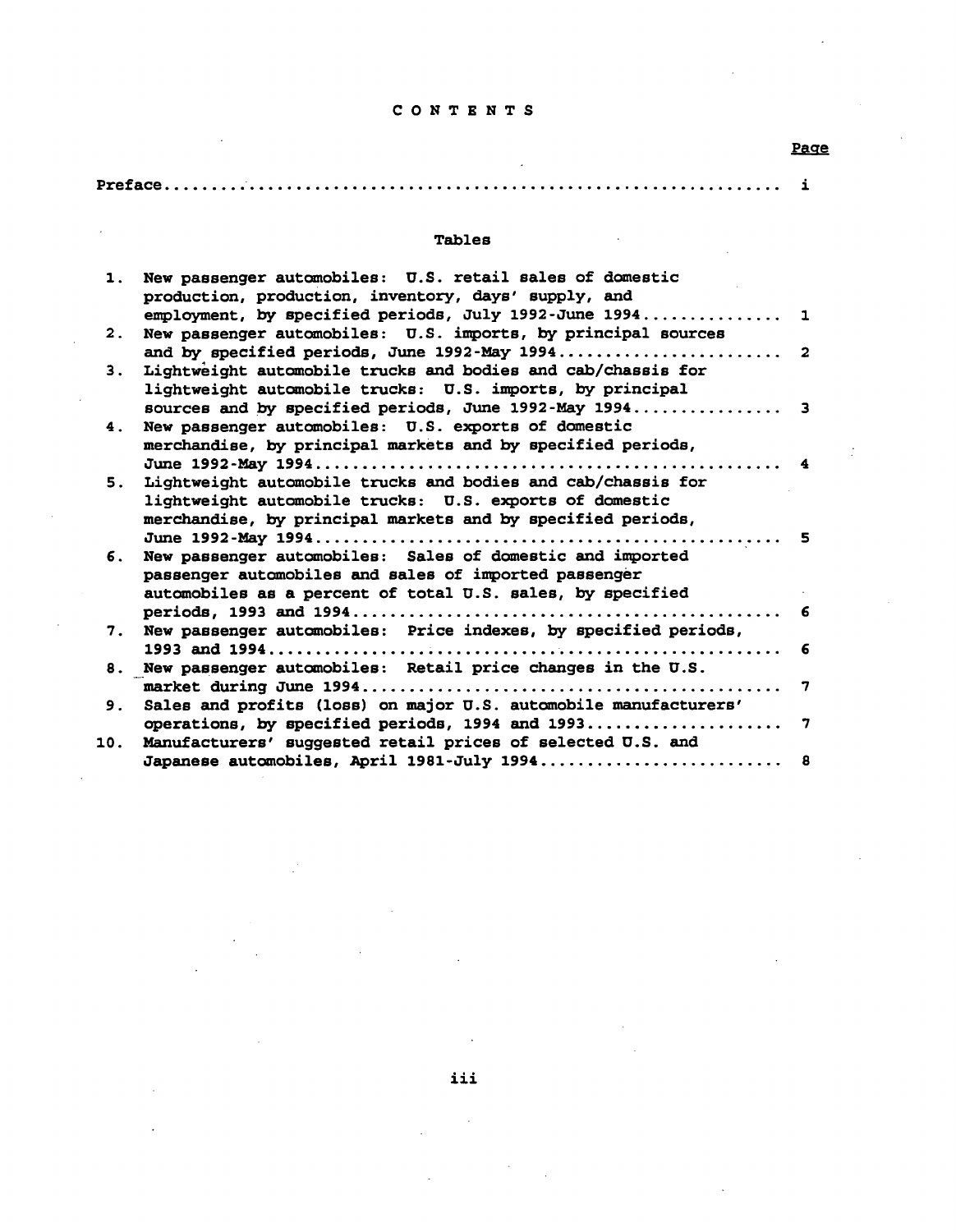$\label{eq:2.1} \frac{1}{\sqrt{2}}\int_{\mathbb{R}^3}\frac{1}{\sqrt{2}}\left(\frac{1}{\sqrt{2}}\right)^2\frac{1}{\sqrt{2}}\left(\frac{1}{\sqrt{2}}\right)^2\frac{1}{\sqrt{2}}\left(\frac{1}{\sqrt{2}}\right)^2\frac{1}{\sqrt{2}}\left(\frac{1}{\sqrt{2}}\right)^2\frac{1}{\sqrt{2}}\left(\frac{1}{\sqrt{2}}\right)^2\frac{1}{\sqrt{2}}\frac{1}{\sqrt{2}}\frac{1}{\sqrt{2}}\frac{1}{\sqrt{2}}\frac{1}{\sqrt{2}}\frac{1}{\sqrt{2}}$ 

 $\label{eq:2.1} \frac{1}{2} \sum_{i=1}^n \frac{1}{2} \sum_{j=1}^n \frac{1}{2} \sum_{j=1}^n \frac{1}{2} \sum_{j=1}^n \frac{1}{2} \sum_{j=1}^n \frac{1}{2} \sum_{j=1}^n \frac{1}{2} \sum_{j=1}^n \frac{1}{2} \sum_{j=1}^n \frac{1}{2} \sum_{j=1}^n \frac{1}{2} \sum_{j=1}^n \frac{1}{2} \sum_{j=1}^n \frac{1}{2} \sum_{j=1}^n \frac{1}{2} \sum_{j=1}^n \frac{$  $\label{eq:2.1} \frac{1}{\sqrt{2}}\left(\frac{1}{\sqrt{2}}\right)^{2} \left(\frac{1}{\sqrt{2}}\right)^{2} \left(\frac{1}{\sqrt{2}}\right)^{2} \left(\frac{1}{\sqrt{2}}\right)^{2} \left(\frac{1}{\sqrt{2}}\right)^{2} \left(\frac{1}{\sqrt{2}}\right)^{2} \left(\frac{1}{\sqrt{2}}\right)^{2} \left(\frac{1}{\sqrt{2}}\right)^{2} \left(\frac{1}{\sqrt{2}}\right)^{2} \left(\frac{1}{\sqrt{2}}\right)^{2} \left(\frac{1}{\sqrt{2}}\right)^{2} \left(\$ 

 $\mathcal{L}(\mathcal{L}^{\mathcal{L}})$  and  $\mathcal{L}(\mathcal{L}^{\mathcal{L}})$  and  $\mathcal{L}^{\mathcal{L}}$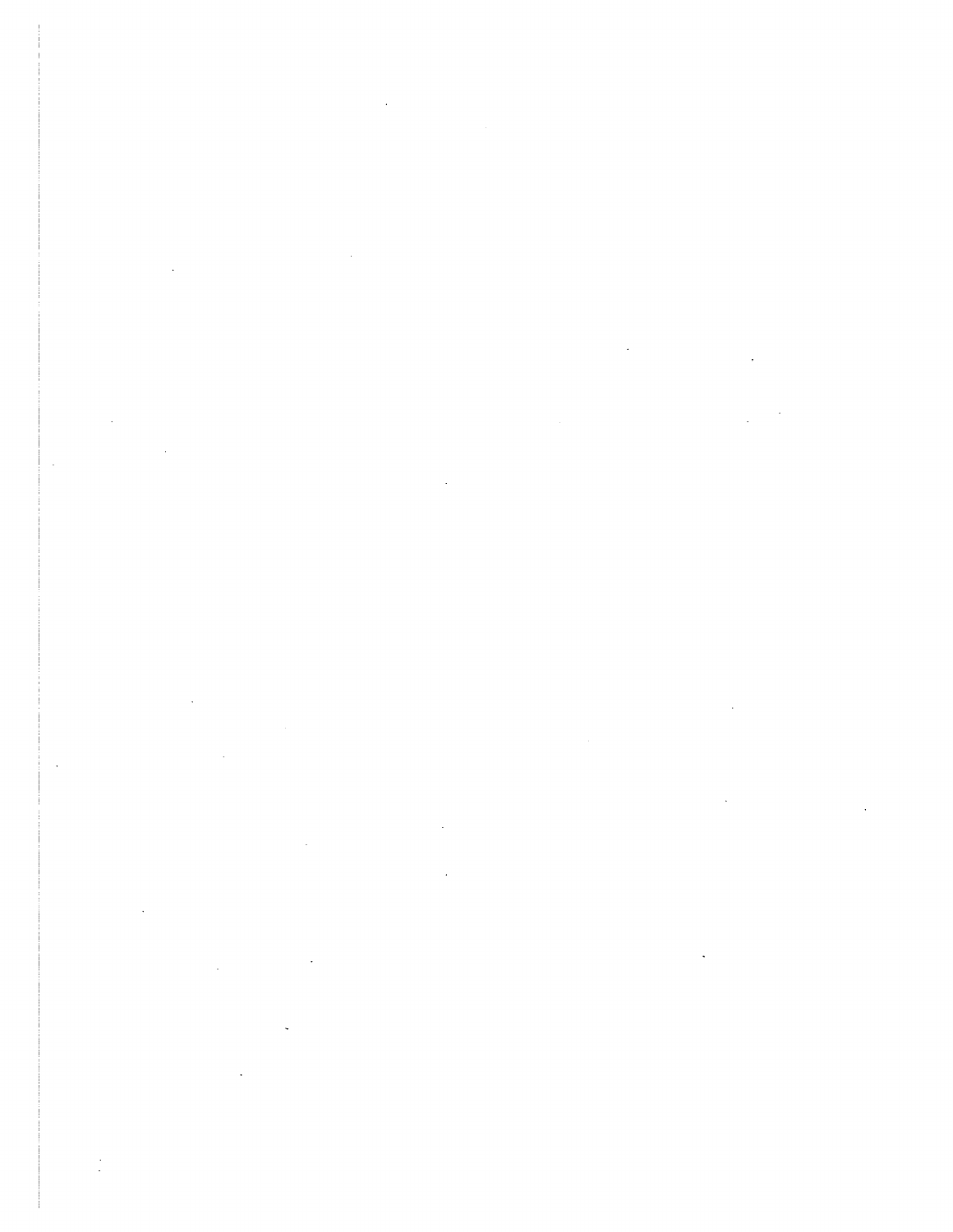New passenger automobiles: U.S. retail sales of domestic production, production, inventory, days' supply, and employment, by specified periods; July 1992-June 1994

|                         | 1993-94          |           |            | 1992-93   |            |  |
|-------------------------|------------------|-----------|------------|-----------|------------|--|
|                         | May              | June      | July 1993- | June      | July 1992- |  |
| Item                    | 1994             | 1994      | June 1994  | 1993      | June 1993  |  |
| Retail sales of domes-  |                  |           |            |           |            |  |
| tic production          | 655              | 695       | 6,757      | 665       | 6,398      |  |
| Production              | 607              | 598       | 6,056      | 566       | 5,798      |  |
| Inventory               | 1,457            | 1,453     |            | 1,402     |            |  |
| Days' $\text{supp1y}^2$ | 56               | 54        |            | 57        |            |  |
| Emplopment:             |                  |           |            |           |            |  |
| Total employees         | 8784             | $885^{5}$ |            | $820^{6}$ |            |  |
| Production workers      | 679 <sup>4</sup> | $686^{5}$ |            | $632^{6}$ |            |  |

(In thousands of units; thousands of employees)

<sup>1</sup> Not applicable.<br><sup>2</sup> Days' supply is an average for each class size which is determined by the previous month's retail sales.

<sup>3</sup> Employment data are for SIC 371 (motor vehicles and motor vehicle equipment).<br><sup>4</sup> Data are for May 1992, revised.

5 Data are for June 1994.

<sup>6</sup> Data are for June 1993.

Source: Production, retail sales, days' supply, and inventory, Automotive News; and employment, U.S. Department of Labor.

1

Note.--Because of rounding, figures may not add to the totals shown. Market classifications discontinued because of the unavailability of data.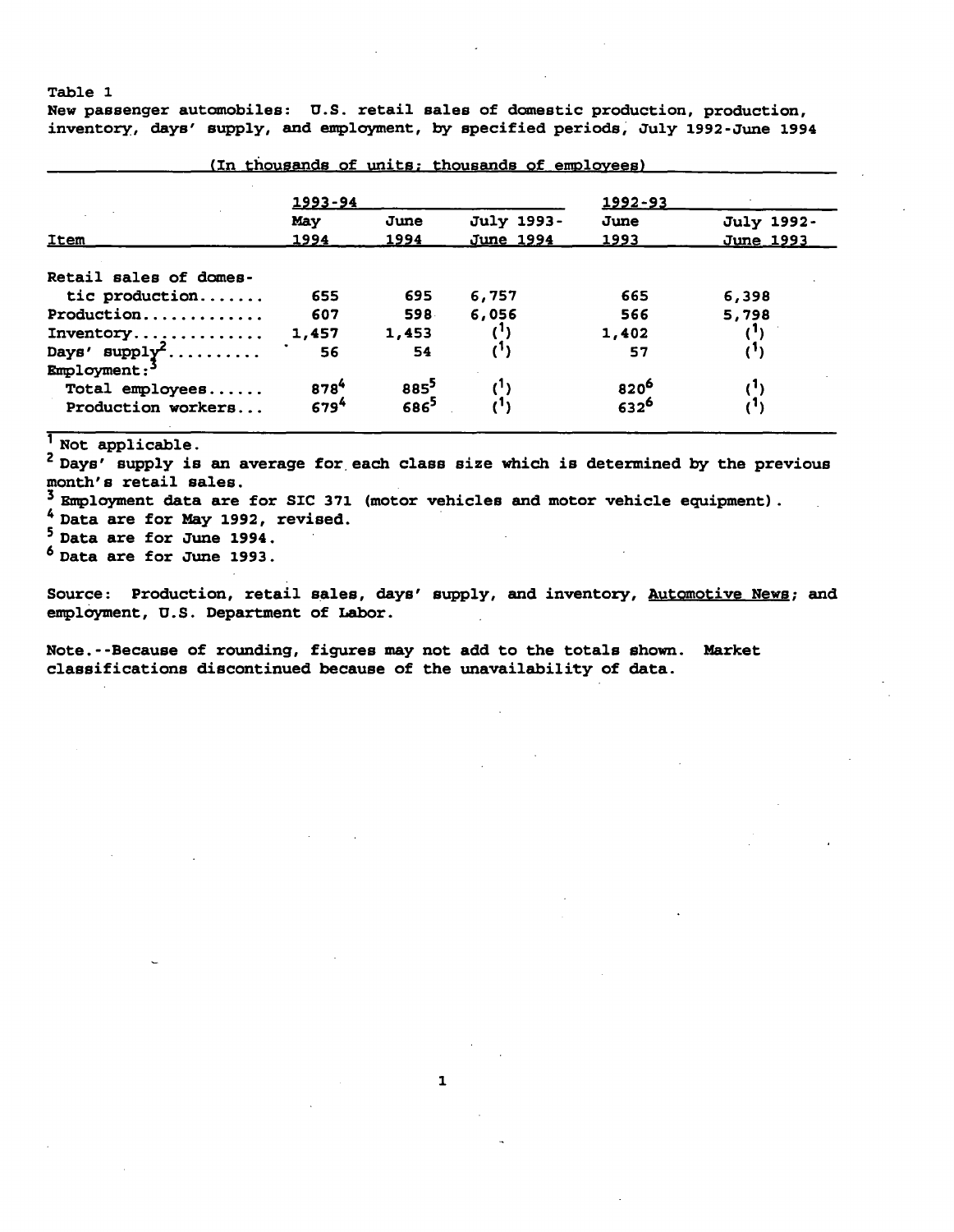New passenger automobiles:  $\overline{U.S.}$  imports, by principal sources and by specified periods, June 1992-May 1994<sup>1</sup>

|                            | <u> 1993-94</u>       |              |                         | <u> 1992-93</u> |            |  |  |  |
|----------------------------|-----------------------|--------------|-------------------------|-----------------|------------|--|--|--|
|                            | Apr.                  | May          | June 1993-              | May             | June 992-  |  |  |  |
| Source                     | 1994                  | 1994         | May 1994                | 1993            | May 1993   |  |  |  |
|                            |                       |              | <b>Ouantity (units)</b> |                 |            |  |  |  |
| Japan                      | 125,945               | 125,987      | 1,532,476               | 117,016         | 1,661,339  |  |  |  |
| $Canada$                   | 130,815               | 135,861      | 1,443,275               | 121,434         | 1,278,726  |  |  |  |
| Germany                    | 17,515                | 19,159       | 179,190                 | 14,905          | 211,518    |  |  |  |
| Korea, South               | 19,969                | 23,034       | 164,232                 | 12,911          | 143,663    |  |  |  |
| Sweden                     | 4,803                 | 4,412        | 55,494                  | 5,442           | 71,802     |  |  |  |
| Mexico                     | 26,852                | 28,331       | 324,594                 | 25,013          | 253,045    |  |  |  |
| United Kingdom             | 2,175                 | 2,108        | 22,248                  | 1,246           | 14,775     |  |  |  |
| Italy                      | 73                    | 84.          | 1,228                   | 78              | 1,417      |  |  |  |
| $France \dots \dots \dots$ | 3                     | 0            | 17                      | 0               | 38         |  |  |  |
| Brazil                     | O                     | 1            | 3,306                   | o               | 10,234     |  |  |  |
| All other                  | 5,034                 | 4,860        | 54,939                  | 2,865           | 37,976     |  |  |  |
| $Total$                    | 333,184               | 343,837      | 3,781,003               | 300,910         | 3,684,544  |  |  |  |
|                            | Value (1,000 dollars) |              |                         |                 |            |  |  |  |
|                            |                       |              |                         |                 |            |  |  |  |
| $Japan$                    | 2,028,773             | 1,885,567    | 22,499,482              | 1,661,944       | 20,996,908 |  |  |  |
| $Canada$                   | 1,879,353             | 1,947,351    | 18,752,957              | 1,506,886       | 15,710,031 |  |  |  |
| Germany                    | 493,734               | 556,801      | 5,461,880               | 412,044         | 5,980,462  |  |  |  |
| Korea, South               | 134,281               | 153,735      | 1,033,773               | 73,345          | 808,335    |  |  |  |
| Sweden                     | 87,929                | 82,054       | 1,066,475               | 109,604         | 1,355,705  |  |  |  |
| Mexico                     | 283,516               | 300,421      | 3,394,936               | 260,768         | 2,447,077  |  |  |  |
| United Kingdom             | 72,904                | 71,006       | 829,336                 | 46,600          | 546,473    |  |  |  |
| Italy                      | 5,326                 | 6,113        | 65,197                  | 4,959           | 48,555     |  |  |  |
| France                     | 88                    | $\mathbf{o}$ | 327                     | o               | 502        |  |  |  |
| $Brazil$                   | $\mathbf 0$           | 47           | 23,617                  | o               | 70,473     |  |  |  |
| All other                  | 103,796               | 100,073      | 1,030,811               | 55,048          | 612,523    |  |  |  |
| $Total$                    | 5,089,700             | 5,103,167    | 54,158,788              | 4,131,198       | 48,577,154 |  |  |  |

1/ Data include imports into Puerto Rico; data do not include automobiles assembled in U.S. foreign trade zones.

Source: Compiled from official statistics of the U.S. Department of Commerce.

Note.--Because of rounding, figures may not add to the totals shown.

 $\sim 100$ 

 $\sim 10^{-10}$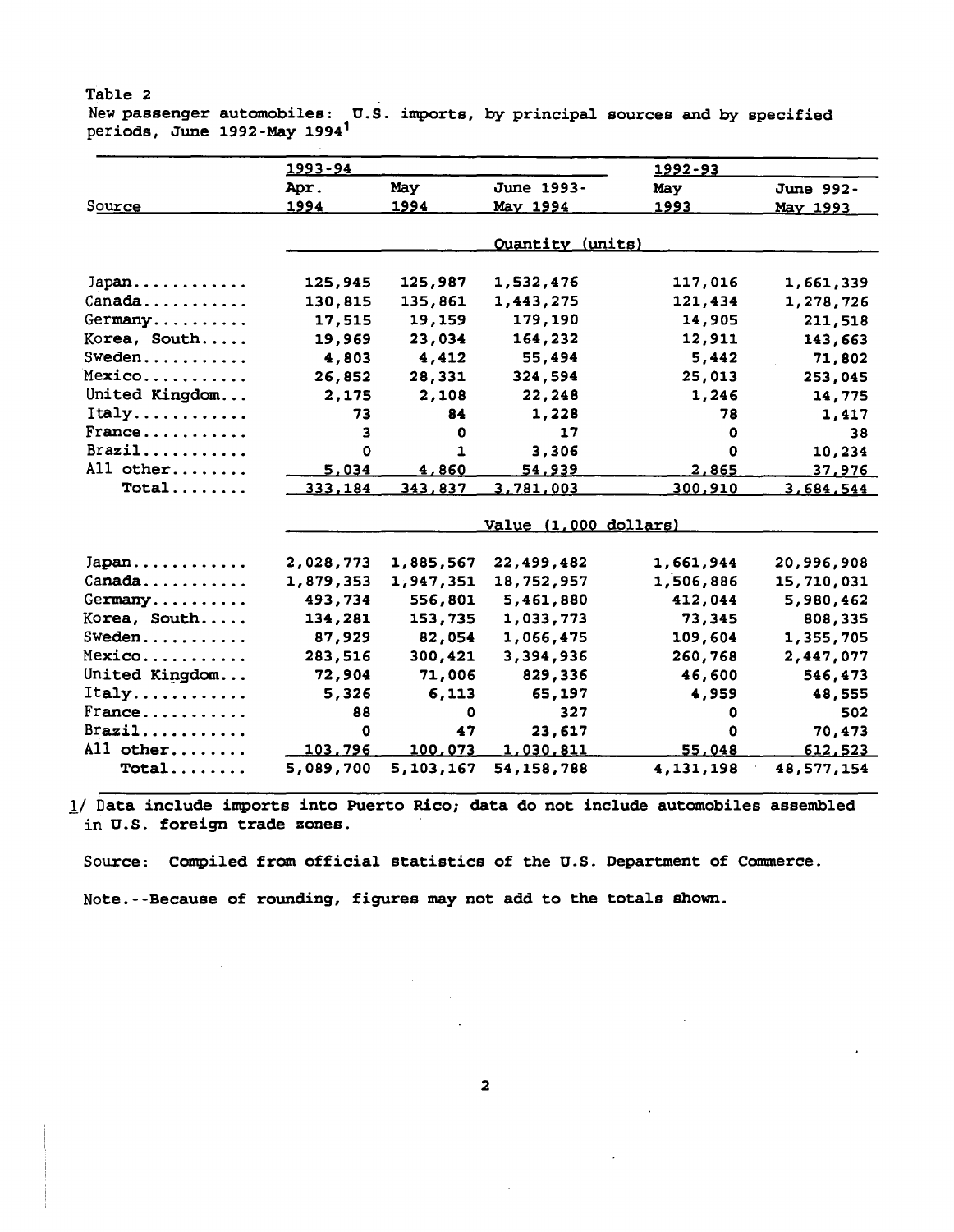Lightweight automobile trucks<sup>1</sup> and bodies and cab/chassis for lightweight automobile trucks: U.S. imports, by principal sources and by specified periods, June 1992-May 19942

|               | 1993-94   |         |                       | <u> 1992-93</u> |            |
|---------------|-----------|---------|-----------------------|-----------------|------------|
|               | Apr.      | May     | June 1993-            | May             | June 1992- |
| <b>Source</b> | 1994      | 1994    | May 1994              | <u> 1993 </u>   | May 1993   |
|               |           |         | Quantity (units) $^3$ |                 |            |
| Japan         | 11,694    | 10,189  | 116,455               | 8,855           | 147,055    |
| Canada        | 38,566    | 36,557  | 444,853               | 44,605          | 504,623    |
| Mexico        | 2,955     | 3,876   | 34,623                | 3,140           | 31,156     |
| All other     | 340       | 219     | 3,152                 | <u> 152</u>     | 298        |
| $Total$       | $-53,555$ | 50,837  | 598,972               | 56,756          | 683,132    |
|               |           |         | Value (1,000 dollars) |                 |            |
| Japan         | 97,066    | 81,989  | 940,489               | 70,160          | 1,163,944  |
| Canada        | 534,229   | 513,371 | 6,127,315             | 582,625         | 6,715,560  |
| Mexico        | 42,151    | 55,130  | 524,849               | 57,778          | 569,417    |
| All other     | 9,059     | 7,392   | 102,901               | 7,273           | 32,954     |
| $Total$       | 682,504   | 657,882 | 7,695,554             | 717,839         | 8,481,928  |

1 Defined as not over 10,000 pounds gvw.<br>2 Partially estimated, all data include imports into Puerto Rico.

3 Quantity data include complete trucks and cab/chassis, but exclude bodies.

Source: Compiled from official statistics of the U.S. Department of Commerce, except as noted.

Note.--Because of rounding, figures may not add to the totals shown.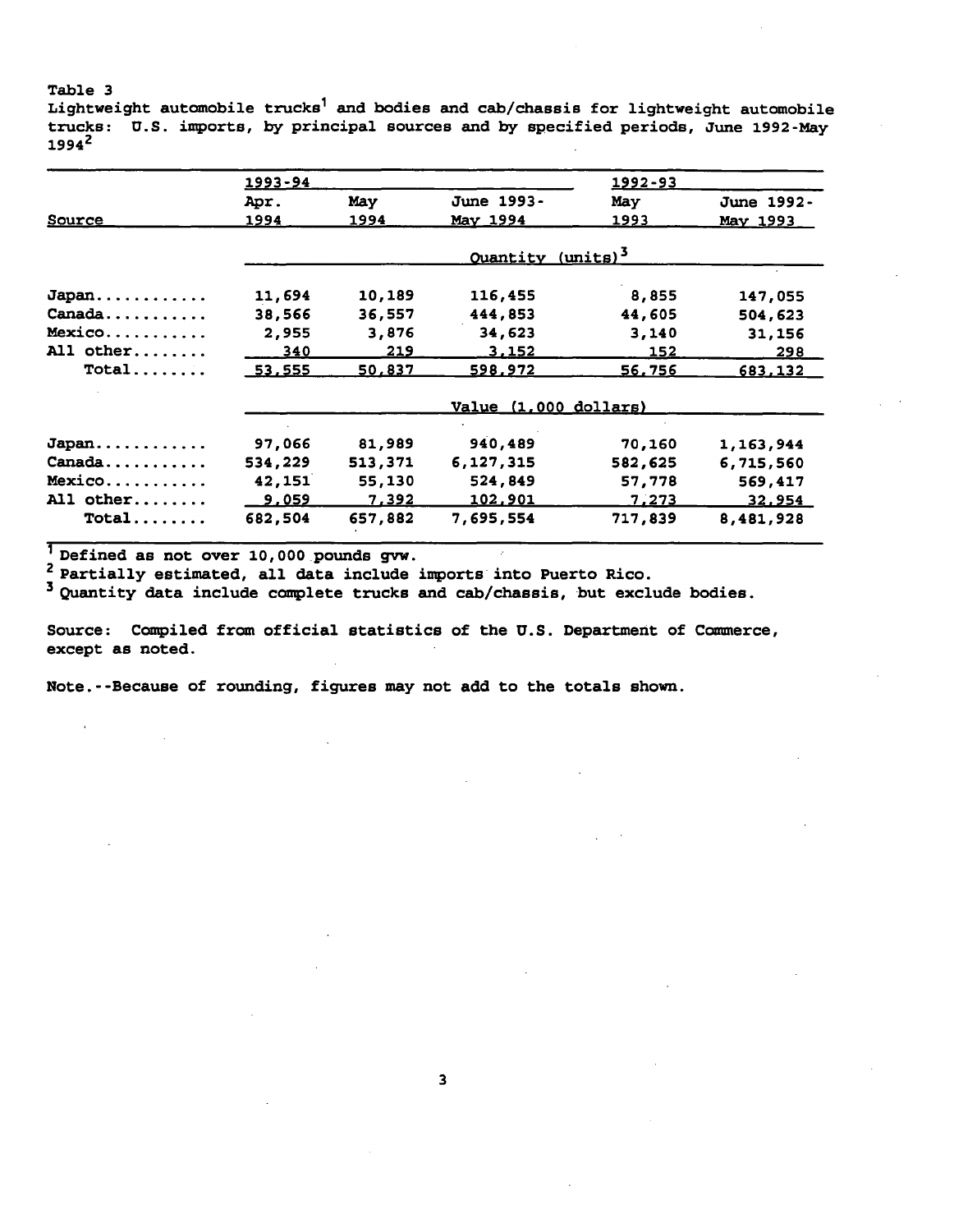New passenger automobiles: U.S. exports of domestic merchandise, by principal markets and by specified periods, June 1992-May 1994

|               | 1993-94               |               |                  | 1992-93   |                |  |  |
|---------------|-----------------------|---------------|------------------|-----------|----------------|--|--|
|               | Apr.                  | May           | June 1993-       | May       | June 1992-     |  |  |
| <u>Market</u> | 1994                  | <u> 1994 </u> | May 1994         | 1993      | May 1993       |  |  |
|               |                       |               | Ouantity (units) |           |                |  |  |
| Canada        | 64,252                | 62,280        | 546,167          | 55,751    | 483,404        |  |  |
| Japan         | 5,884                 | 7,970         | 64,996           | 5,186     | 51,962         |  |  |
| All other     | 32,065                | 33,106        | 333,278          | 29,532    | 349,852        |  |  |
| Total         | 102,201               | 103,356       | 944,446          | 90,765    | <u>890,081</u> |  |  |
|               | Value (1,000 dollars) |               |                  |           |                |  |  |
| Canada        | 858,530               | 821,434       | 7,190,927        | 718,999   | 6,349,641      |  |  |
| Japan         | 104,087               | 137,186       | 1,127,516        | 84,553    | 874,235        |  |  |
| All other     | 488,060               | 491,179       | 5, 115, 471      | 480,956   | 5,405,514      |  |  |
| $Total$       | 1,450,678             | 1,449,799     | 13,433,989       | 1,291,969 | 12,702,361     |  |  |

Source: Compiled from official statistics of the U.S. Department of Commerce.

Note.--Because of rounding, figures may not add to the totals shown.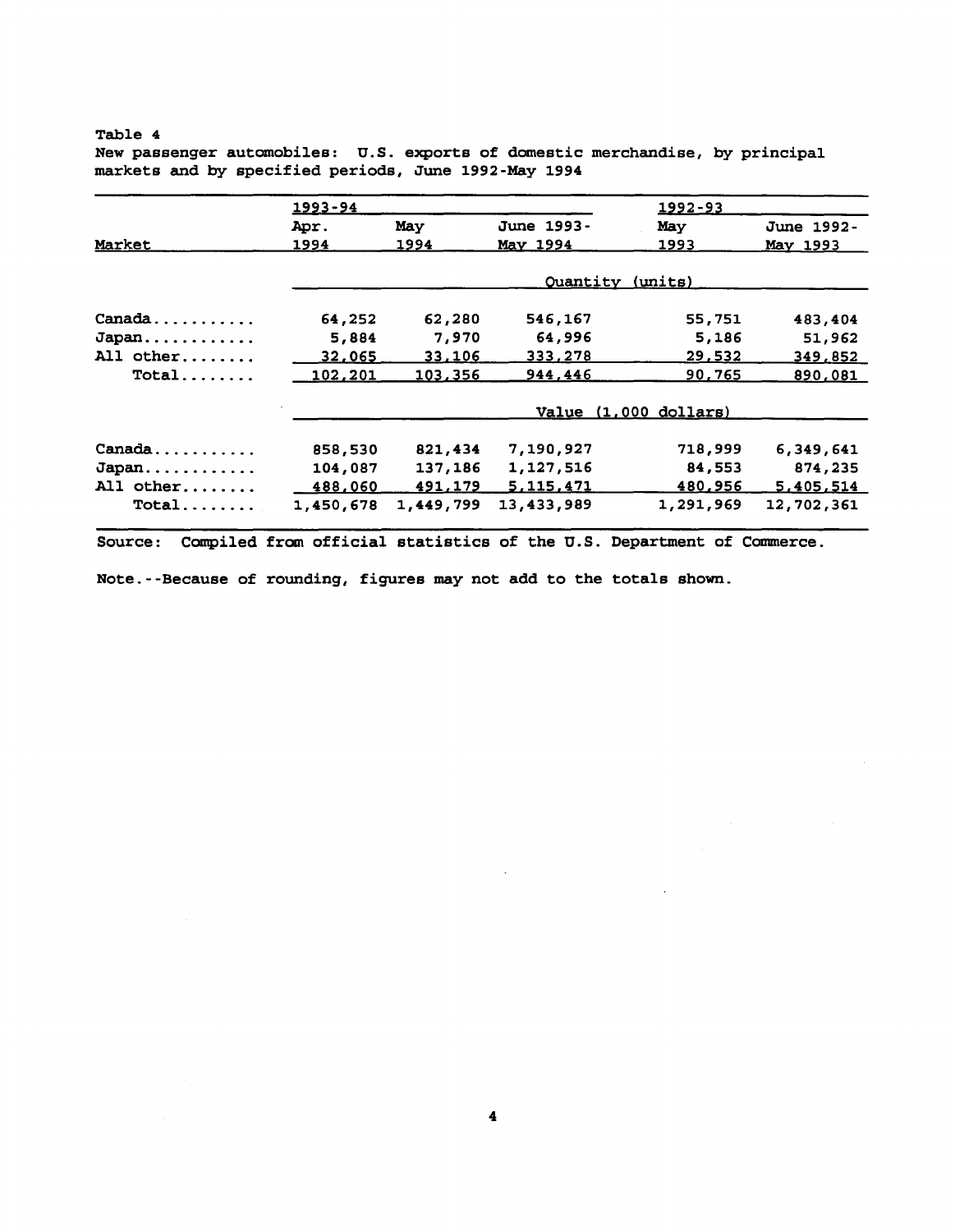Lightweight automobile  $true$ ks<sup>1</sup> and bodies and  $cab/chass$ is for lightweight automobile trucks: U.S. exports of domestic merchandise, by principal markets and by specified periods, June 1992-May 19942

|           | $1993 - 94$ |         |                               | 1992-93 |            |
|-----------|-------------|---------|-------------------------------|---------|------------|
|           | Apr.        | May     | June 1993-                    | May     | June 1992- |
| Market    | 1994        | 1994    | May 1994                      | 1993    | May 1993   |
|           |             |         | Quantity (units) <sup>3</sup> |         |            |
| Canada    | 17,820      | 16,709  | 150,311                       | 10,168  | 110,250    |
| All other | 3,656       | 3,104   | 36,074                        | 4,100   | 35,483     |
| Total     | 21,477      | 19,813  | 186,440                       | 14,275  | 145,794    |
|           |             |         | Value (1,000 dollars)         |         |            |
| Canada.   | 226,693     | 212,763 | 1,921,497                     | 120,098 | 1,333,774  |
| All other | 74,341      | 56,242  | 697,976                       | 77.933  | 530,296    |
| $Total$   | 301,034     | 269,005 | 2,620,433                     | 198,191 | 1,865,114  |

1Defined as not over 10,000 pounds gvw.<br>2 Partially estimated.

3 Quantity data include complete trucks and cab/chassis, but exclude bodies.

Source: Compiled from official statistics of the U.S. Department of Commerce, except as noted.

Note.--Because of rounding, figures may not add to the totals shown.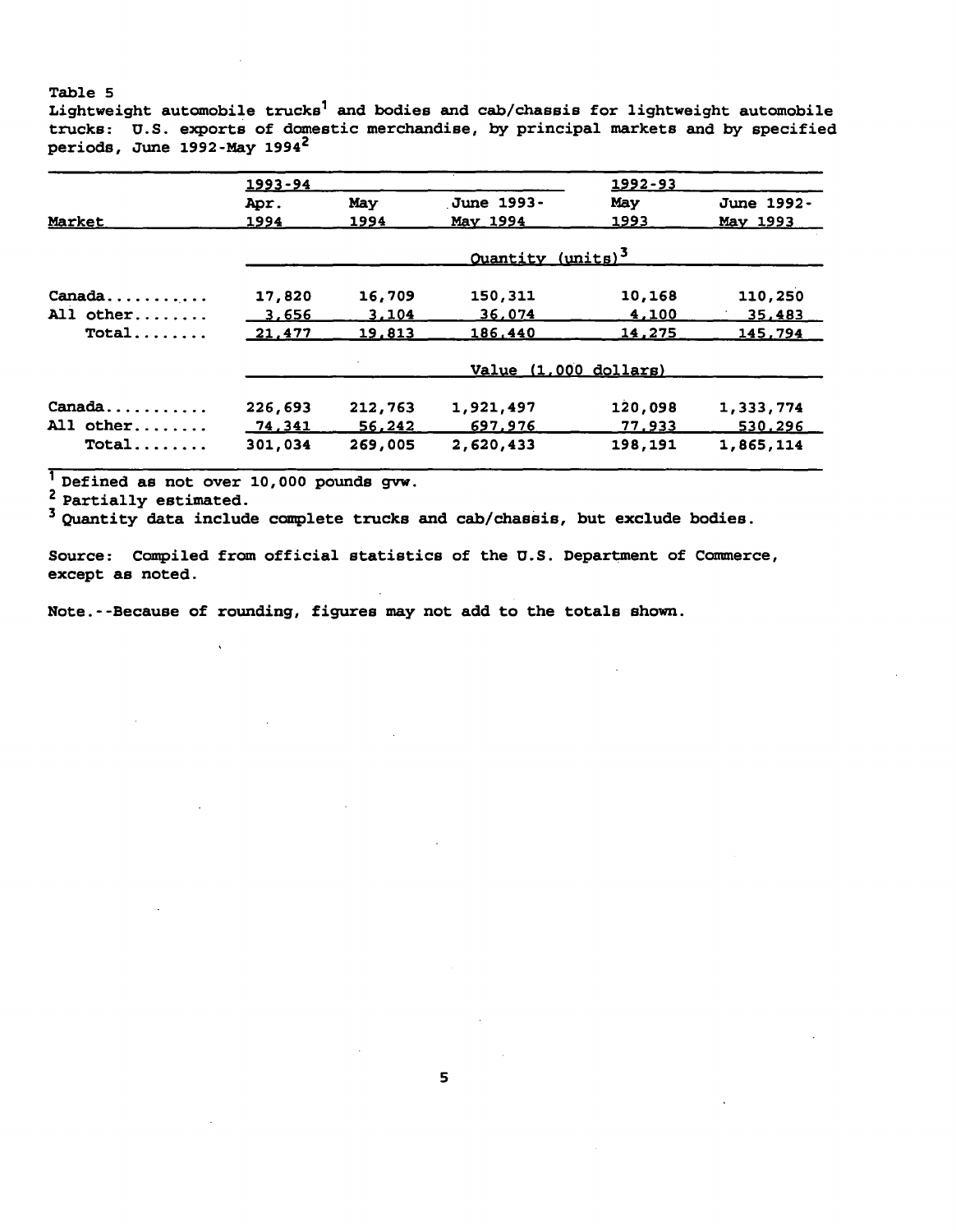New passenger automobiles: Sales of domestic and imported passenger automobiles and sales of imported passenger automobiles as a percent of total U.S. sales, by specified periods, 1993 and 1994

|                                 | Sales of-                |                     |                                      |               |                                   |           |                                        | Ratio of import |
|---------------------------------|--------------------------|---------------------|--------------------------------------|---------------|-----------------------------------|-----------|----------------------------------------|-----------------|
|                                 | Domestic<br>automobiles' |                     | Imported<br>automobiles <sup>2</sup> |               | Total U.S.<br>$B0$ $B0$ $B0$ $B0$ |           | sales to total<br>Bales <sup>1,2</sup> |                 |
|                                 |                          |                     |                                      |               |                                   |           |                                        |                 |
| Period                          | 1994                     | 1993                | 1994_                                | <u> 1993 </u> | 1994                              | 1993      | 1994                                   | 1993            |
|                                 |                          |                     | Quantity (units)                     |               |                                   |           |                                        | -- Percent--    |
| January                         | 480,435                  | 430,255             | 125,876                              | 129,802       | 606,311                           | 560,057   | 20.1                                   | 23.2            |
| <b>Pebruary</b>                 | 563,715                  | 462,409             | 135,894                              | 131,088       | 698,809                           | 593,489   | 19.4                                   | 22.1            |
| Jan.-Feb 1,048,076              |                          | 893,931             | 257,044                              | 268,879       | 1,305,120                         | 1,154,810 | 19.7                                   | 23.3            |
| March                           | 695,170                  | 576,959             | 181,198                              | 158,219       | 876,368                           | 735,178   | 20.7                                   | 21.5            |
| Jan.-Mar 1,743,246 1,470,890    |                          |                     | 438,242                              | 427,098       | 2,181,488                         | 1,889,988 | 20.1                                   | 22.6            |
| April                           | 632,262                  | 601,953             | 153,627                              | 166,827       | 785,889                           | 768,780   | 19.5                                   | 21.7            |
| Jan.-Apr 2,375,508 2,072,843    |                          |                     | 591,869                              | 539,925       | 2,967,377                         | 2,658,768 | 19.9                                   | 20.3            |
| May                             | 655,359                  | 633,490             | 159,224                              | 177,004       | 814,583                           | 810,494   | 19.5                                   | 21.8            |
| Jan.-May                        |                          | 3,030,878 2,700,058 | 750,972                              | 762,815       | 3,781,850                         | 3,462,873 | 19.9                                   | 22.0            |
| $J$ une                         | 694,783                  | 665.558             | 176,705                              | 170,068       | 871,488                           | 835,626   | 20.3                                   | 20.4            |
| $Jan.-June 3,725,661 3,373,672$ |                          |                     | 927,677                              | 932,873       | 4,653,338                         | 4,306,545 | 19.9                                   | 21.7            |

 $^{-1}$  Domestic automobile sales include  $\sigma.s.-$ , Canadian- and Mexican-built automobiles sold in the United States.<br><sup>2</sup> Does not include automobiles imported from Canada and Mexico.

Source: Automotive News.

Table 7

|                                                    | 1994       |       |                | 1993-94 |       |                |
|----------------------------------------------------|------------|-------|----------------|---------|-------|----------------|
|                                                    | <b>May</b> | June  | <b>Percent</b> | June    | June  | <b>Percent</b> |
| Item                                               | 1994       | 1994  | change         | 1993    | 1994  | change         |
| Consumer Price<br>Index:                           |            |       |                |         |       |                |
| Unadjusted<br>Seasonally                           | 135.7      | 135.8 | $+0.1$         | 131.0   | 135.8 | $+3.7$         |
| adjusted<br><b>Producer Price</b><br><b>Indax:</b> | 135.4      | 135.9 | $+0.4$         | 131.2   | 135.9 | $+3.6$         |
| <b>Unadjusted</b><br>Seasonally                    | 134.2      | 133.9 | $-0.2$         | 130.0   | 133.9 | $+3.0$         |
| adjusted                                           | 134.5      | 134.8 | $+0.2$         | 130.2   | 134.8 | $+3.3$         |

<sup>1</sup> Consumer price index, 1982-1984 = 100. Producer price index, 1982 = 100.

Source: U.S. Department of Labor.

 $\Delta$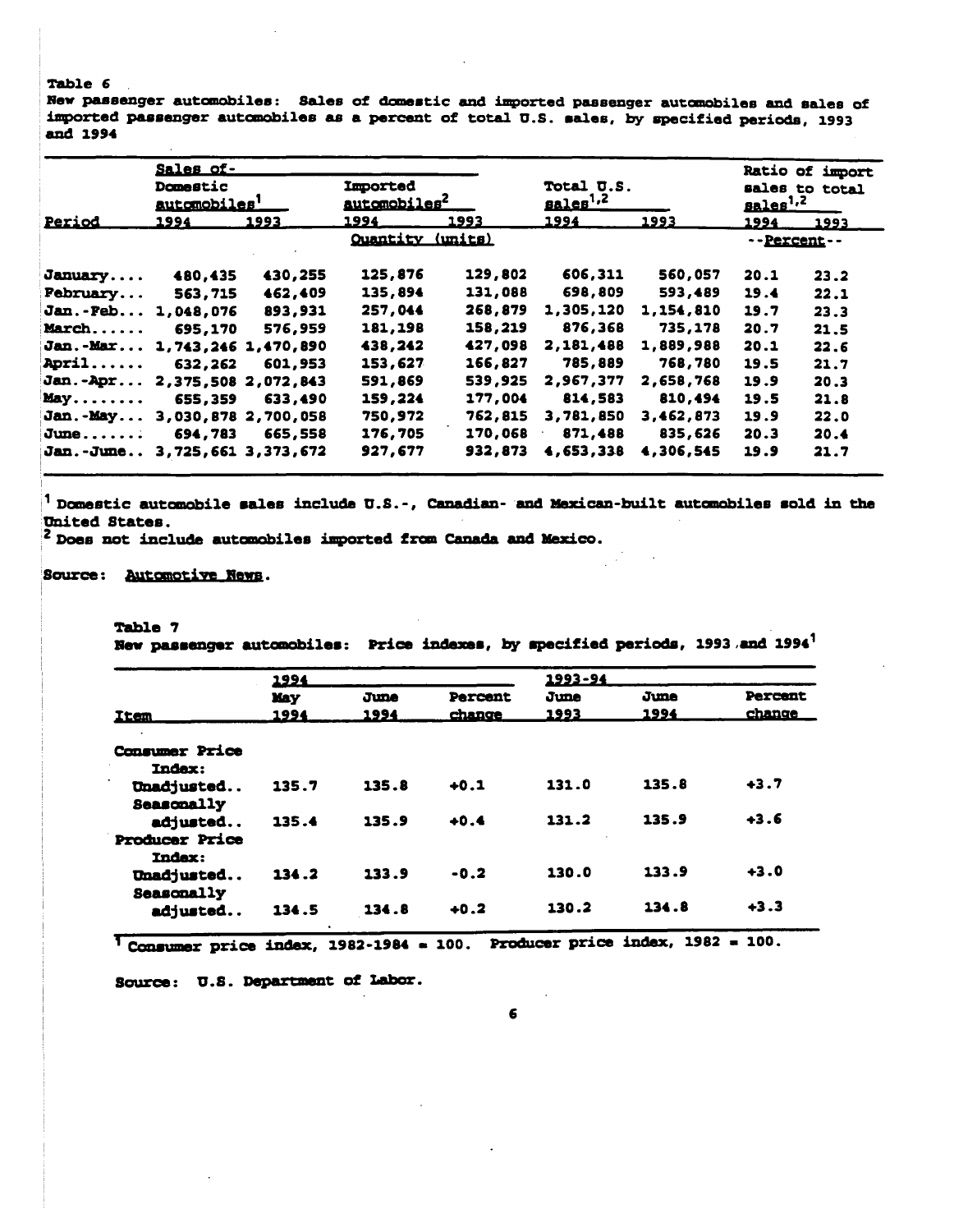New passenger automobiles: Retail price changes in the U.S. market during June  $1994<sup>1</sup>$ 

|                     | Retail price changes |
|---------------------|----------------------|
| Country source/make | June $1994 (+ or -)$ |
| U.S. producers:     |                      |
|                     |                      |
| General Motors      | No change.           |
| Ford                | No change.           |
| Chrysler            | No change.           |
| Japanese producers: |                      |
| Toyota Motors       | No change.           |
|                     | No change.           |
|                     | No change.           |
| Nissan              | No change.           |
| European producers: |                      |
| Volkswagen          | No change.           |
|                     | No change.           |
|                     | No change.           |
| Porsche             | No change.           |
| Mercedes-Benz       | No change.           |
| Korean producer:    |                      |
| Hyundai             | No change.           |

T Average retail price change for all models.

Source: Automotive News, June and July 1994.

Table 9

Sales and profits (loss) on major  $U.S.$  automobile manufacturers' operations, by specified periods, 1994 and 1993<sup>1</sup>

| (In millions of dollars)                            |               |        |          |        |  |  |  |
|-----------------------------------------------------|---------------|--------|----------|--------|--|--|--|
|                                                     | 1994          |        | 1993     |        |  |  |  |
|                                                     | January-      | April- | January- | April- |  |  |  |
| Item and firm                                       | June          | June   | June     | June   |  |  |  |
| Sales:                                              |               |        |          |        |  |  |  |
| General Motors                                      | 77,890        | 40,390 | 71,660   | 36,700 |  |  |  |
| $\texttt{Ford} \dots \dots \dots \dots \dots \dots$ | 64,200        | 33,800 | 56,160   | 29,400 |  |  |  |
| Chrysler                                            | <u>26,300</u> | 13,100 | 21,930   | 11,030 |  |  |  |
| $Total$                                             | 168,390       | 87,290 | 149,750  | 77,130 |  |  |  |
| Profits:                                            |               |        |          |        |  |  |  |
| General Motors                                      | 2,774         | 1,920  | 1,402    | 889    |  |  |  |
| $\texttt{Ford} \dots \dots \dots \dots \dots \dots$ | 2,614         | 1,710  | 939      | 367    |  |  |  |
| Chrysler                                            | 1,894         | 956    | (3, 468) | 685    |  |  |  |
| $Total \ldots \ldots \ldots \ldots$                 | 7,282         | 4,586  | (1, 127) | 1,941  |  |  |  |

<sup>1</sup>Data are for world operations.

Source: Wall Street Journal, New York Times, and Automotive News.